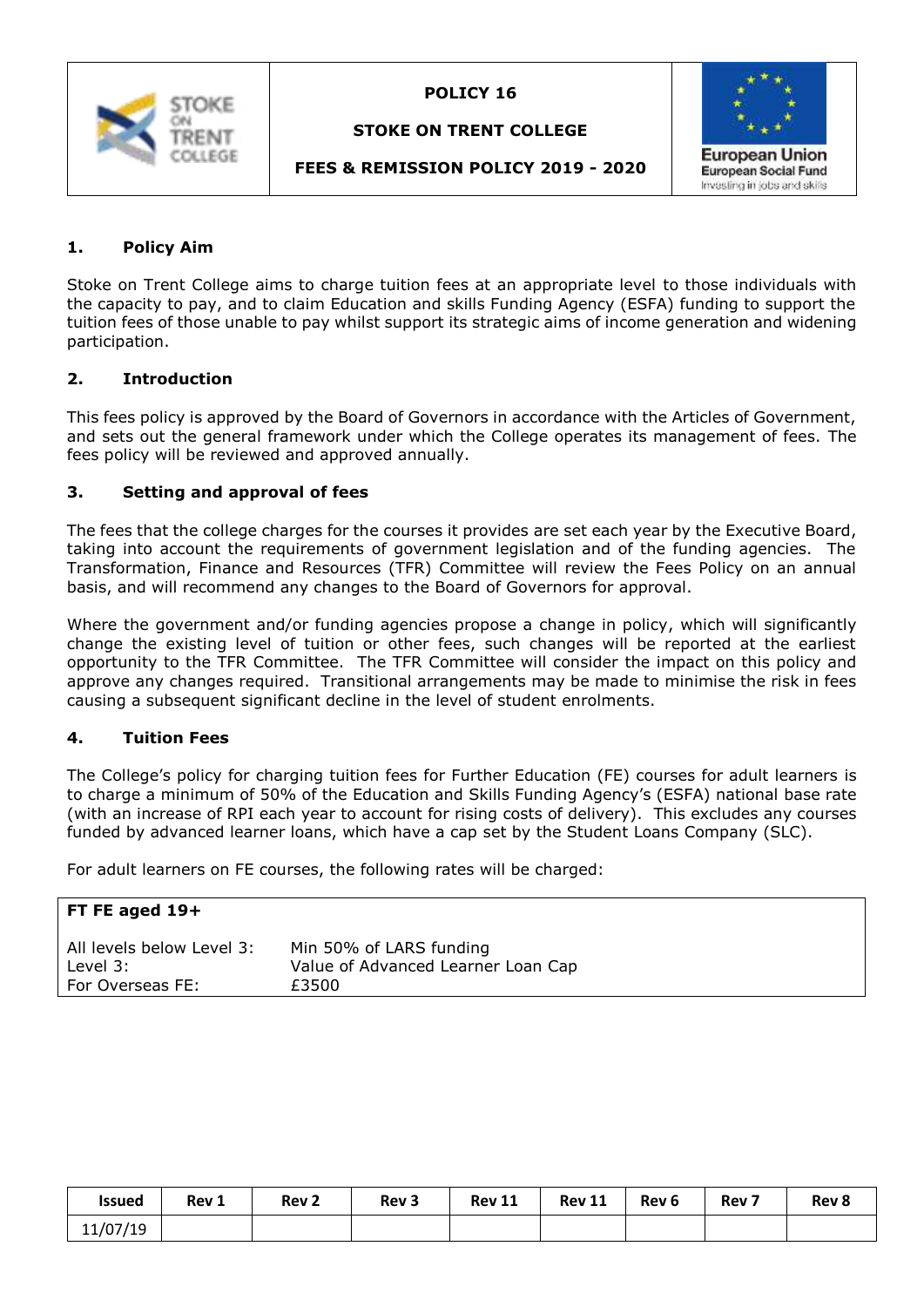

#### **STOKE ON TRENT COLLEGE**

**FEES & REMISSION POLICY 2019 - 2020**



# **Higher Education**

For Higher Education (HE) courses, the College has set the level of tuition fees to allow for a minimum of 40% contribution to overheads. During the curriculum planning process the College may decide to vary these rates for particular courses in response to market demand and competition. Due to the requirements of the Office for Students (OFS) and the consumer protection law, the College must publish tuition fees around 12 months before the courses start. Once published, these fees may not be changed. The College sets tuition fees for HE courses on an annual basis for its franchised courses in conjunction with the relevant HEI.

The College has developed an Access and Participation Statement to widen participation and meet the needs of students. This statement is updated annually and can be found on the College website. If the college has direct HE provision in 2019/2020, we will spend 10% of higher fee income above the basic fee on access, student achievement and progression measures and financial support to underpin our commitment to widening participation. The College pays, on average 18% of the fee income it receives to its franchise partner. The average full time HE student franchise tuition fee is £5950.

Course tuition fees are set for new entrants to a HE course and would normally apply for the anticipated 'standard' duration of a student's programme. The College reviews tuition fees each year and course fees for new entrants may increase. The expectation is that the College may increase fees for continuing students each year in line with inflation as specified by Parliament, normally using the Retail Price Index (RPI) of inflation. Course fees may therefore rise in line with inflation for each year of subsequent study.

Where an HE student's programme exceeds the standard duration of study for reasons of academic performance, deferral or approved extenuating circumstance claims, the College reserves the right to increase tuition fees in line with its fees policy for new entrants to a course.

## **Apprenticeships**

With the introduction of the apprenticeship levy, the College operates in an increasingly competitive market. The College's pricing policy for apprenticeships needs to be sufficiently flexible to compete. The college structures it's pricing in the first instance around the maximum funding rates available for each standard or framework. The College plans so that the pricing ensures at least 50% contribution to overheads. Pricing depends on the model of delivery, cost of materials and size of employer. The college will allow flexibility for some negotiation around the price and seek to adjust delivery costs accordingly. The College's apprenticeship fees policy is set out in Appendix 1.

## **Full Cost**

Tuition fees for non-government funded courses must generate sufficient income to deliver in excess of 50% contribution bearing in mind the likely student numbers. The proposed fees for all new full cost courses should be reviewed with the FCO and/or Deputy Principal. Approval is needed by the Deputy Principal if the contribution rate is less than 50%.

| <b>Issued</b> | Rev 1 | Rev <sub>2</sub> | Rev <sub>3</sub> | <b>Rev 11</b> | <b>Rev 11</b> | Rev 6 | Rev <sub>7</sub> | Rev 8 |
|---------------|-------|------------------|------------------|---------------|---------------|-------|------------------|-------|
| 11/07/19      |       |                  |                  |               |               |       |                  |       |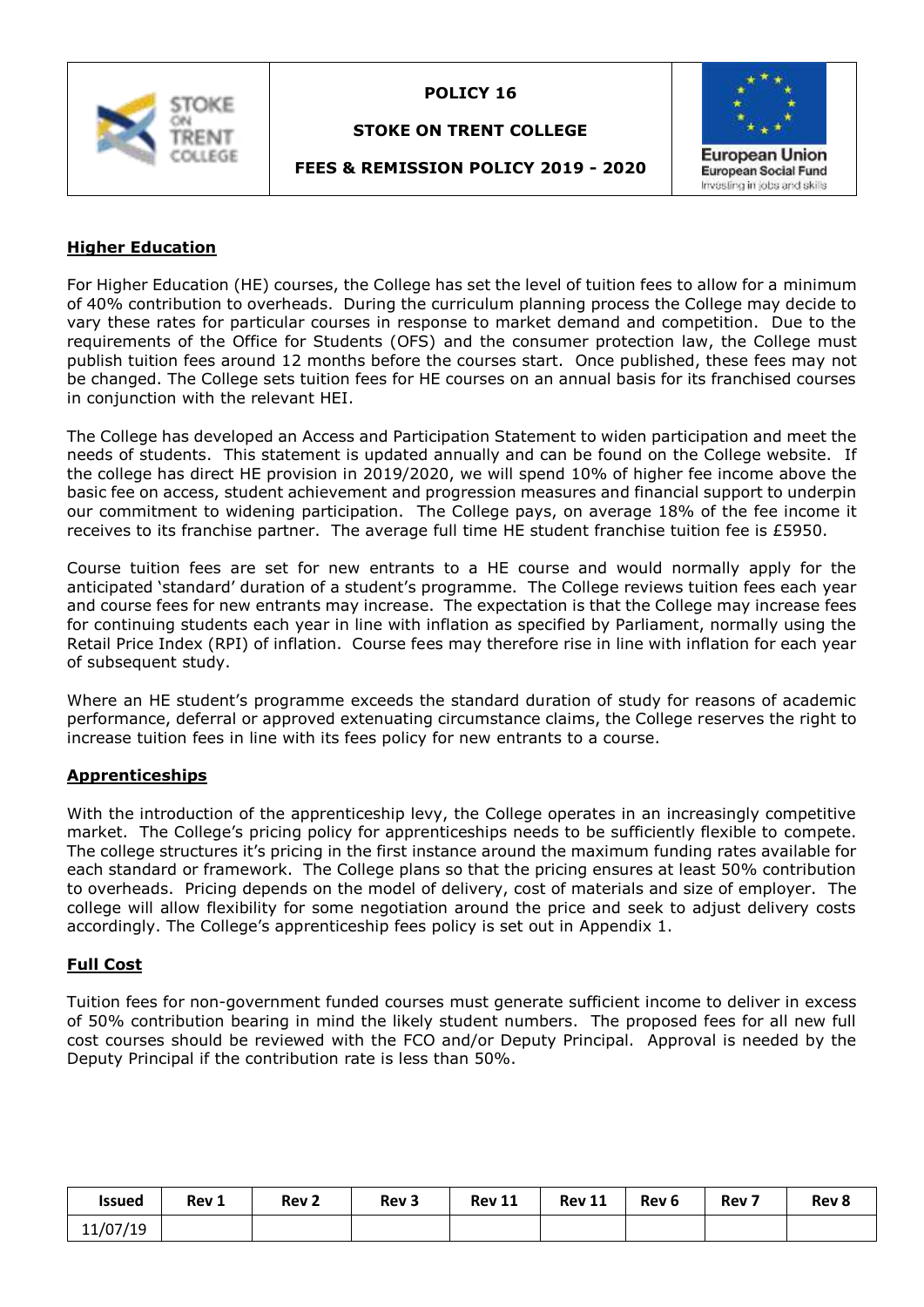

# **STOKE ON TRENT COLLEGE**



**FEES & REMISSION POLICY 2019 - 2020**

# **5. Examination and registration fees**

The College's policy is to pass on the charge made by the awarding body except where funding rules preclude it. This applies to 16-18 year old students on FE courses; students that are aged over 19 on FE courses that have received full funding from the ESFA; and those enrolled on English and mathematics courses. The college does not pass on the charge to HE students as the level of tuition fee income charged should also cover the cost of awarding body registration. For students retaking examinations, the College's policy is to pass on the charges made by the awarding organisation after the second resit.

## **6. Charges for materials**

Students on courses where the use of materials is significant; may be charged a contribution to the material costs. Any such charge must be included on the course information sheets or on the college website, and in the College prospectus, and specifically mentioned at the group interview stage. Students will be advised of any costs before they enrol.

It is a requirement under consumer protection guidance that students on HE courses are made aware in advance in a clear and unambiguous way, of all of the costs that will be incurred by studying a particular course at the college. These will be set out clearly on the relevant course and tuition fee pages of the website. Students will also receive details of these costs in the official offer letter.

16 – 18 year old students on funded FE courses, and students that are over 19 that have received full funding, will not be charged for any materials that are essential to their learning.

Materials used in a learning activity will be charged if the student wishes to keep them outside of the learning environment. Any such charges must be determined by the Head of Learning when working with the course teams when planning course activities and updated on the website and course information sheets held by MIS & Admissions staff.

## **7. Educational Visits**

The college's policy is to ask for a contribution towards the actual cost of educational visits. These costs include transport, subsistence, and entry costs and incorporates the costs for any supervising staff and an administrative charge of 10%. Students that have difficulty in paying can apply to the College hardship bursary in MIS & Admissions to check if they qualify for support.

It is a requirement under consumer protection guidance that students on HE courses are made aware in advance in a clear and unambiguous way, of all of the costs that will be incurred by studying a particular course at the college. These will be set out clearly on the relevant course and tuition fee pages of the website. Students will also receive details of these costs in the official offer letter.

16 – 18 year old students on funded FE courses, and students that are over 19 that have received full funding, will not be charged where the visit is a compulsory requirement in order to successfully achieve on their course. Where a trip is not a compulsory requirement but curriculum related, charges will be made and notified to students at induction.

| Issued   | Rev 1 | Rev <sub>2</sub> | Rev <sub>3</sub> | <b>Rev 11</b> | <b>Rev 11</b> | Rev <sub>6</sub> | Rev <sub>7</sub> | Rev 8 |
|----------|-------|------------------|------------------|---------------|---------------|------------------|------------------|-------|
| 11/07/19 |       |                  |                  |               |               |                  |                  |       |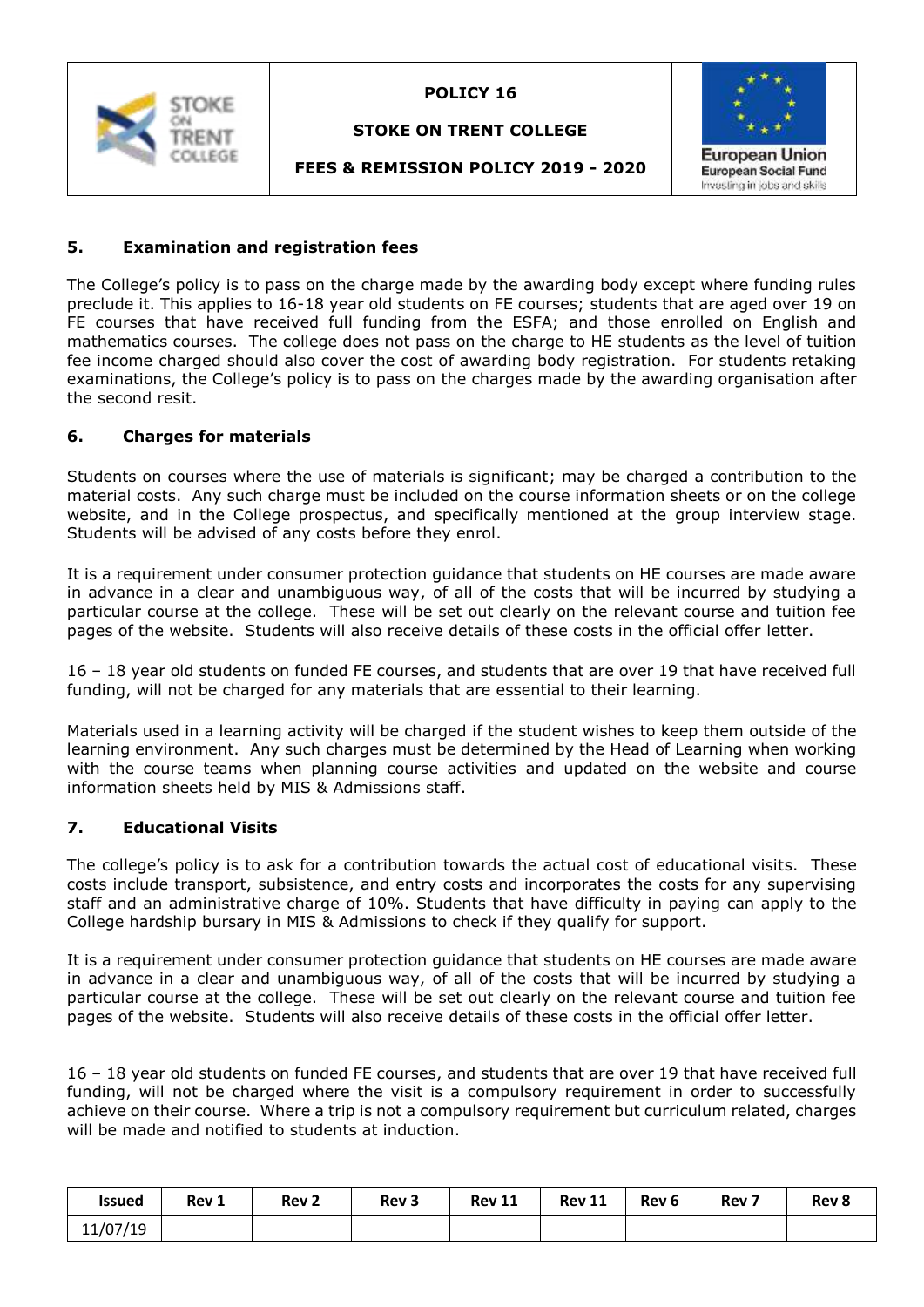

# **STOKE ON TRENT COLLEGE**



# **FEES & REMISSION POLICY 2019 - 2020**

## **8. Payment of Fees**

All students must be issued with an ID card before they start a course. To obtain an ID card, a student must either:

- Pay in full/the first instalment and set up a payment plan for the balance
- Provide proof to enable remission / exemption or
- Bring a purchase order from their employer confirming that their employer will pay their fees; or
- Sign a declaration that they are applying for a HE/FE loan.

16 – 18 year old students (on 31 August prior to the start of their course) on ESFA funded courses are exempt from the payment of fees.

Students may pay by cheque or by major credit / debit card / BACs.

#### **9. Local College waiver or reduction of fees**

Fees must be applied strictly in accordance with this policy unless the written approval for their reduction or waiver has been obtained from either the Deputy Principal or Chief Financial Officer.

#### **10. Payment of Fees by Instalment**

The College expects all students to pay their fees at the point of enrolment. In exceptional circumstances, student may apply for credit facilities, which are outlined in Appendix 2. There will be no administration charge for instalments. Any student who has a poor payment record, or who has a current debt to the college, will not be eligible for credit.

## **11. Refund of Fees**

The rules governing the refund of fees are detailed in Appendix 3.

#### **12. Fee Remission**

Tuition fee remission is available to students over 19 years old on some FE courses in the following circumstances:

- Individuals on Job Seeker's Allowance (JSA) or Employment and Support Allowance (ESA) in the Work Related Activity Group (WRAG) for skills training in order to help the individual into work
- Students aged 19 23 years of age studying their first full level 2 or 3 qualification
- Entry or Level 1 aims (excluding basic skills) where a student has an entitlement to a full level 2 qualification, in that they must have a highest prior attainment of Level 1 or below, but need a step up from basic skills in order to progress to Level 2 and are aged 19 – 23 years
- Students studying English and maths learning aims
- An individual who has not reached GCSE Level C or above in English and maths undertaking GCSE English and maths.

| <b>Issued</b> | Rev 1 | Rev <sub>2</sub> | Rev <sub>3</sub> | <b>Rev 11</b> | <b>Rev 11</b> | Rev <sub>6</sub> | Rev <sub>7</sub> | Rev 8 |
|---------------|-------|------------------|------------------|---------------|---------------|------------------|------------------|-------|
| 11/07/19      |       |                  |                  |               |               |                  |                  |       |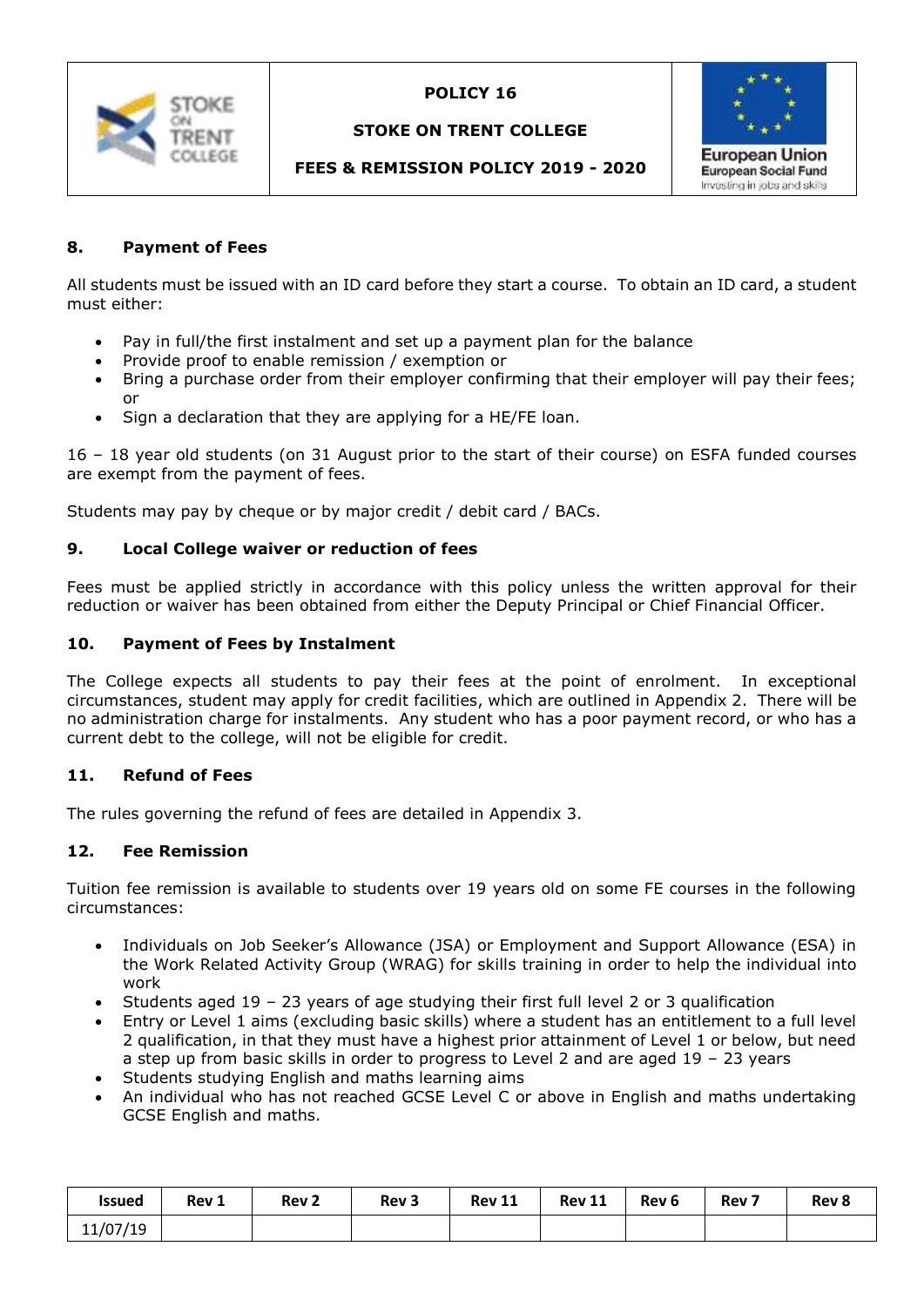

# **STOKE ON TRENT COLLEGE**



# **FEES & REMISSION POLICY 2019 - 2020**

- Unemployed individuals who are in receipt of a means tested state benefit (other than JSA or ESA (WRAG)), who want to enter employment and need skills training to do so are, at the discretion of the college, eligible for full funding for units and other learning aims that will help the individual into work.
- Classroom based ESOL provision will only be fully funded for those who are on JSA, ESA (WRAG) or unemployed and on a state benefit, where it is identified as a barrier to employment.

## **13. Advanced Learning Loans**

Loans will be available via Student Finance England (SFE) for eligible students aged 19 and above studying at Level 3 and Level 4 for FE provision on a qualifying course. Fees will normally be charged at the full national base rate unless local market analysis indicates that a lower fee should be charged to ensure recruitment. In this instance, the minimum 50% contribution to central overheads will stand.

## **14. Higher Education HE Loans**

The College is in the process of submitting an OFS application. Once approval is gained then students may apply to Student Finance England (SFE) for a tuition fee loan. For all franchised provision, students apply to SFE via the franchised university.

## **15. Student Withdrawals**

Staffordshire University students studying at the College are directed to refer to the Final Academic Regulations of Staffordshire University on the College website, which describes the implications of a decision to withdraw from a HE programme or to take a break in learning.

For direct HE funded students, refer to the College Fees Refund Policy.

Where FE students on an FE course choose to withdraw after 21 days of the official start date of the course, all fees are due to be paid and future instalments will still be collected. This includes students who are taking an Advanced Learner Loan or full cost HNC/D course.

Where students on a non-government funded course choose to withdraw at any stage, all fees are due to be paid in full.

## **16. Responsibility for the Fess and Remission Policy**

The responsibility for review and update of this policy lies with the Chief Financial Officer (CFO).

## **17. Monitoring and Review**

The CFO will review this policy on an annual basis.

| <b>Issued</b> | Rev 1 | Rev <sub>2</sub> | Rev <sub>3</sub> | <b>Rev 11</b> | <b>Rev 11</b> | Rev 6 | Rev <sub>7</sub> | Rev 8 |
|---------------|-------|------------------|------------------|---------------|---------------|-------|------------------|-------|
| 11/07/19      |       |                  |                  |               |               |       |                  |       |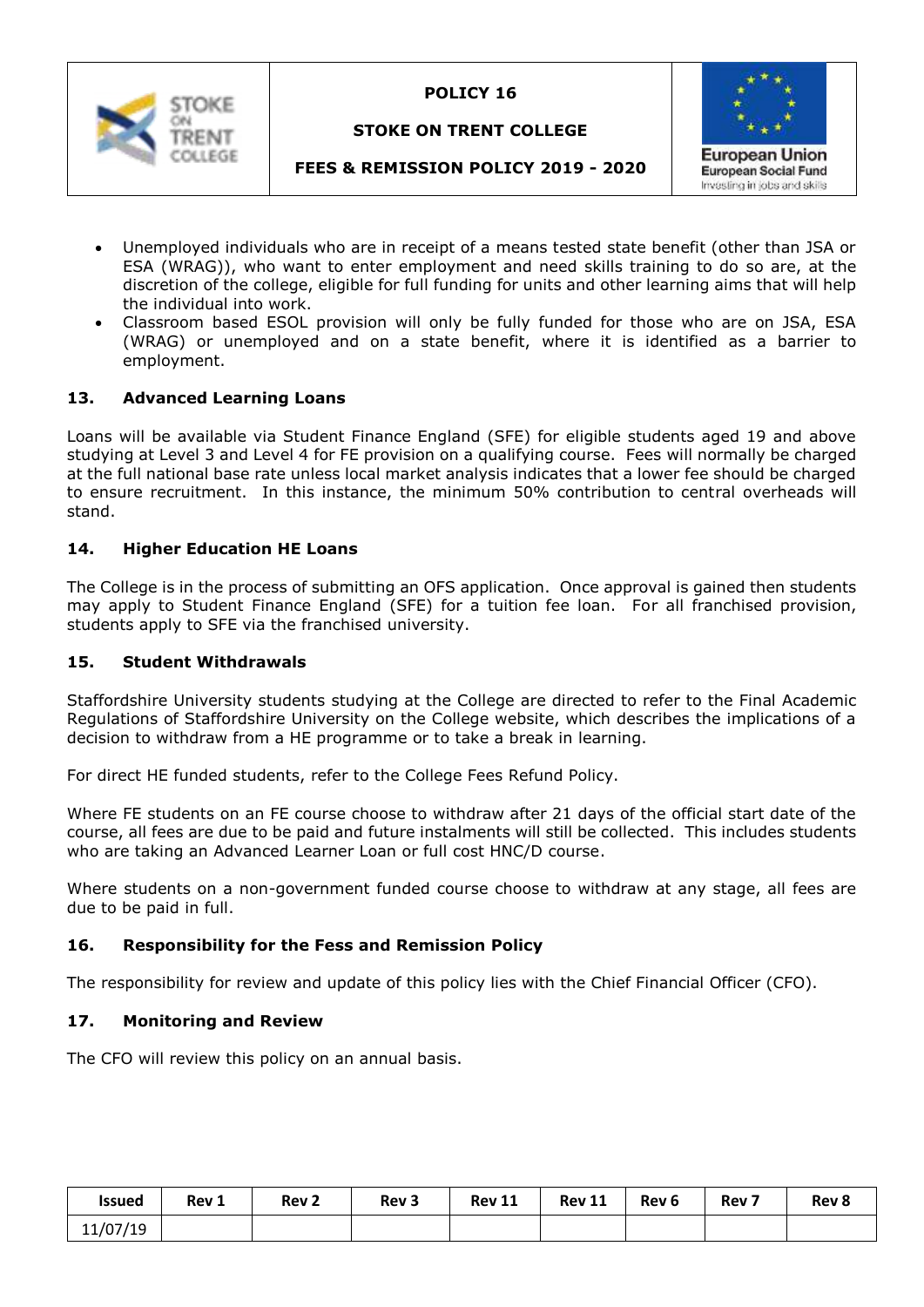

# **STOKE ON TRENT COLLEGE**

# **FEES & REMISSION POLICY 2019 - 2020**



# **18. Approval by the Executive Management Team**

Approved by the College Executive Team

Signed: Le Brown

(Principal & CEO)

Endorsed by the College Corporation

Signed:

(Chair)

| <b>Issued</b> | Rev 1 | Rev <sub>2</sub> | Rev <sub>3</sub> | <b>Rev 11</b> | <b>Rev 11</b> | Rev <sub>6</sub> | Rev <sub>7</sub> | Rev 8 |
|---------------|-------|------------------|------------------|---------------|---------------|------------------|------------------|-------|
| 11/07/19      |       |                  |                  |               |               |                  |                  |       |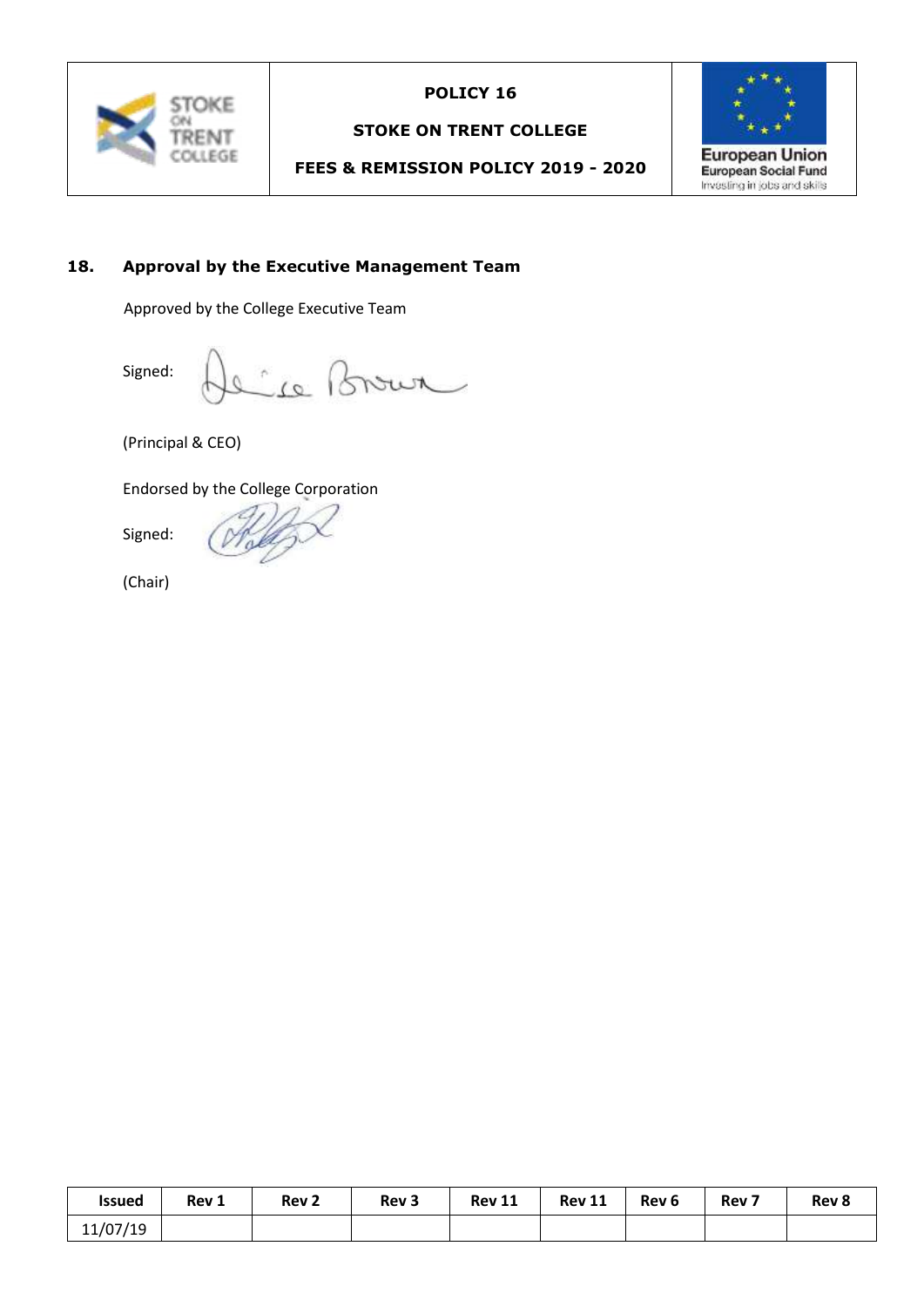

# **STOKE ON TRENT COLLEGE**

# **FEES & REMISSION POLICY 2019 - 2020**



# **APPENDIX 1**

## **APPRENTICESHIP FEES POLICY**

#### **16 – 18 Apprentices**

- 1. Non levy employers > 50 employees, employers pay 5% co-investment
- 2. Non levy employers < 50 employees, FREE OF CHARGE
- 3. Levy employers, as per Apprenticeship Pricing Schedule (taking into account experience and qualifications of apprentice).

#### **19+ Apprentices**

- 1. Non levy employers < or > 50 employees, employers pay 5% co-investment of maximum funding band (19 – 24 years only EHCP FREE OF CHARGE)
- 2. Levy employers, as per Apprenticeship Pricing Schedule (taking into account experience and qualifications of apprentice).

#### **Course Fees Model**

#### 1. **Framework or Standard < £3000:**

- The employer sends < 3 apprentices payment in advance or on receipt of invoice.
- The employer sends > 3 apprentices Direct debit payment method

#### 2. **Framework or Standard > £3000:**

Direct debit payment method

## **DIRECT DEBIT PAYMENT**

#### 3 Payments in total

**1st payment** is 50% of the course fees within 7 working days

**2<sup>nd</sup> payment** is 25% of the course fees payable on the 1<sup>st</sup> December (if start date September or 3 months after start date if commencement is after September).

**3rd payment** is 25% of the course fees payable on the 1st March (if start date September or 3 months after the 2<sup>nd</sup> payment).

Any variation on these payment plans will only be put in place with the agreement of the Deputy Principal.

| <b>Issued</b> | Rev 1 | Rev <sub>2</sub> | Rev <sub>3</sub> | <b>Rev 11</b> | <b>Rev 11</b> | Rev <sub>6</sub> | Rev <sub>7</sub> | Rev 8 |
|---------------|-------|------------------|------------------|---------------|---------------|------------------|------------------|-------|
| 11/07/19      |       |                  |                  |               |               |                  |                  |       |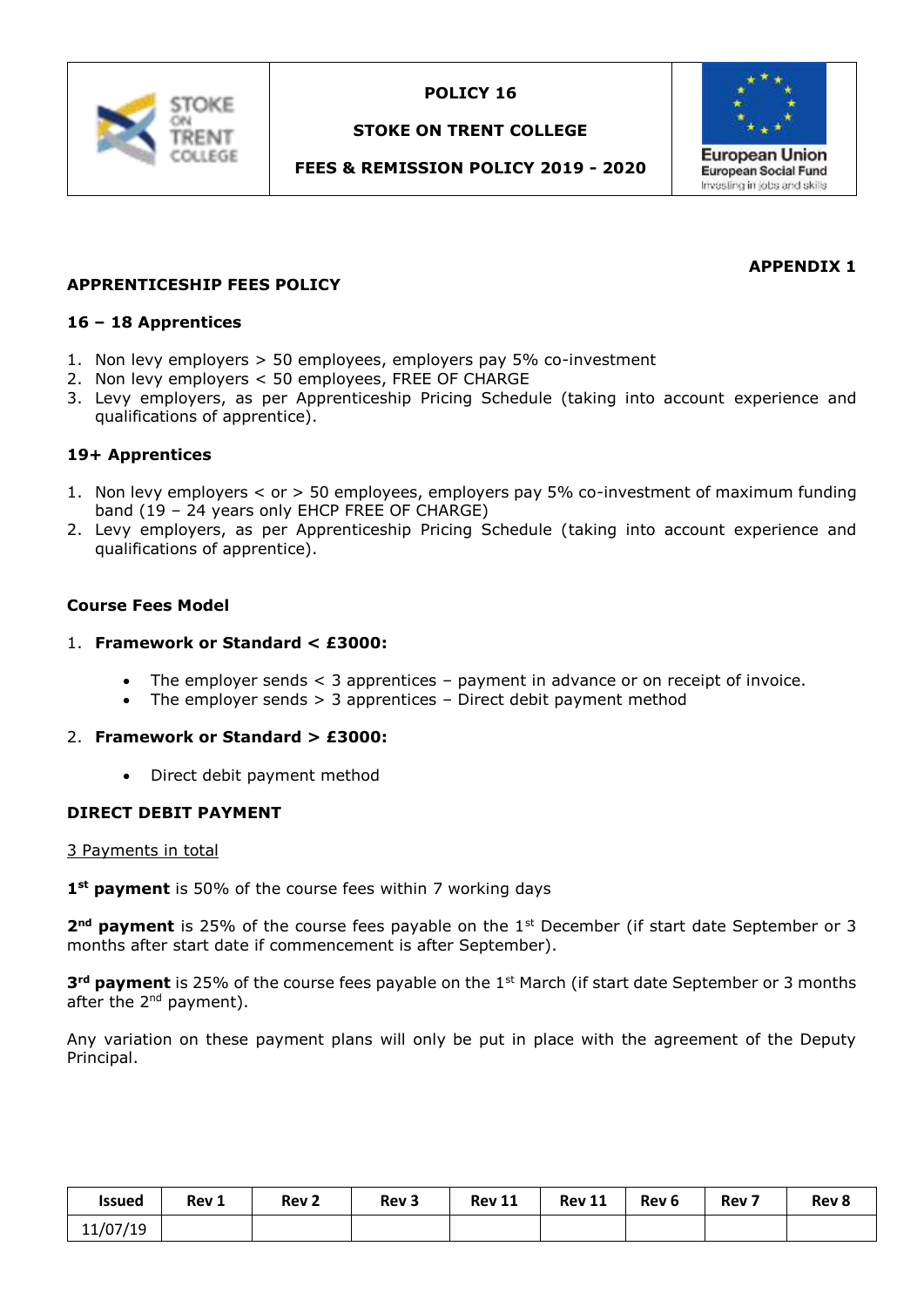

# **STOKE ON TRENT COLLEGE**

# **FEES & REMISSION POLICY 2019 - 2020**



#### **Withdrawals**

If the apprentice withdraws from the apprenticeship programme after week 6, the employer will be expected to pay 5% of the co-investment course fees for the proportion of the time taken by the apprentice out of the full apprenticeship term.

# **NOTE – If the first payment is not made within the first 5 weeks of the course, the apprentice will be withdrawn**

| <b>Issued</b> | Rev 1 | Rev <sub>2</sub> | Rev <sub>3</sub> | <b>Rev 11</b> | <b>Rev 11</b> | Rev 6 | Rev <sub>7</sub> | Rev 8 |
|---------------|-------|------------------|------------------|---------------|---------------|-------|------------------|-------|
| 11/07/19      |       |                  |                  |               |               |       |                  |       |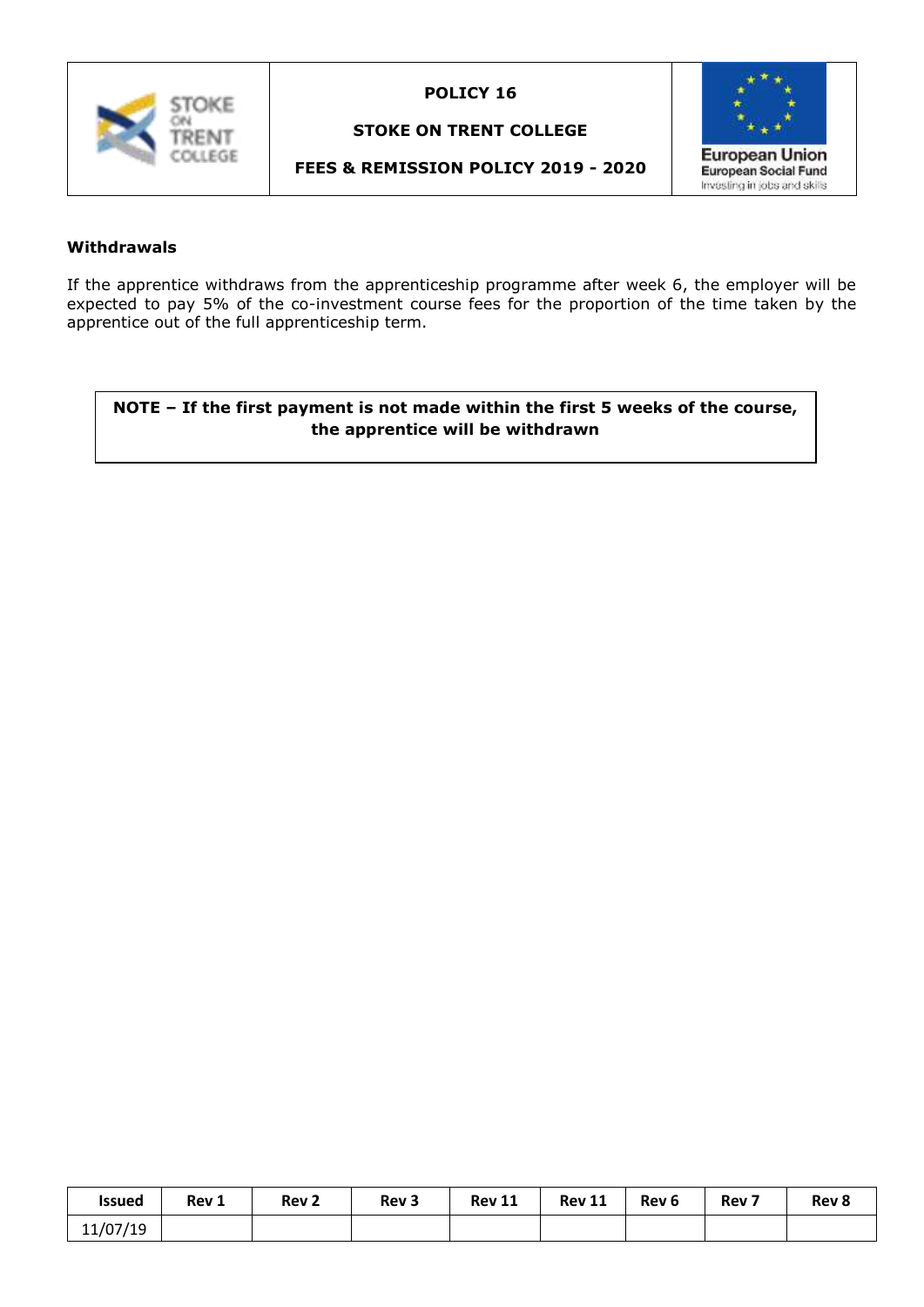

# **STOKE ON TRENT COLLEGE**

# **FEES & REMISSION POLICY 2019 - 2020**



# **APPRENDIX 2**

# **CREDIT POLICY FOR FEES**

The College expects all students to pay their fees at the point of enrolment. In exceptional circumstances, students may apply for credit facilities which are outline below. Any student who has a bad payment record, or who has a current debt to the College, will not be eligible for credit.

The standard college credit policy is to allow credit to any student with fees greater than  $£100$  on a course that is of one academic year in duration. The credit start point set at £100 for academic year 2019/20 is based on the Education and Skills Funding Agency (ESFA) requirement for colleges to charge a tuition fee of 50% of the National Base Rate or as outlined by the current fees table.

In subsequent years, the start point will be adjusted for changes in the Retail Prices Index (RPI) plus any increase in the Funding Councils' assumed fee payable by students.

The college will allow credit to any student for fees of £100 or more on the following basis only:

- 1. For all courses other than HE full cost courses, the fee on courses charged between £100 and £499 will be paid in a maximum of four instalments. For courses with fees  $£500 +$  these will be paid up to a maximum of eight instalments with the first instalment at enrolment. For courses that do not commence at the start of the academic year or are less than one academic year in duration (but are deemed to be of a suitable length), bespoke instalment plans may be put into place by the Chief Financial Officer.
- 2. For HE full cost courses a deposit at the time of enrolment will be needed followed by 10 monthly instalments.
- 3. The instalments will be paid by Direct Debit/Recurring Card payments.
- 4. If a student fails to pay for any term, he/she may be excluded from any further tuition and from the use of any College facilities, and may not be eligible to sit any relevant exams until such time as all overdue fees have been paid in full.
- 5. Any default in payment will be pursued by the College using all legal avenues available to it.
- 6. Exception to point  $1 5$  above to be authorised in writing by the Chief Financial Officer or Deputy Principal.

| <b>Issued</b> | Rev 1 | Rev <sub>2</sub> | Rev <sub>3</sub> | <b>Rev 11</b> | <b>Rev 11</b> | Rev <sub>6</sub> | Rev <sub>7</sub> | Rev 8 |
|---------------|-------|------------------|------------------|---------------|---------------|------------------|------------------|-------|
| 11/07/19      |       |                  |                  |               |               |                  |                  |       |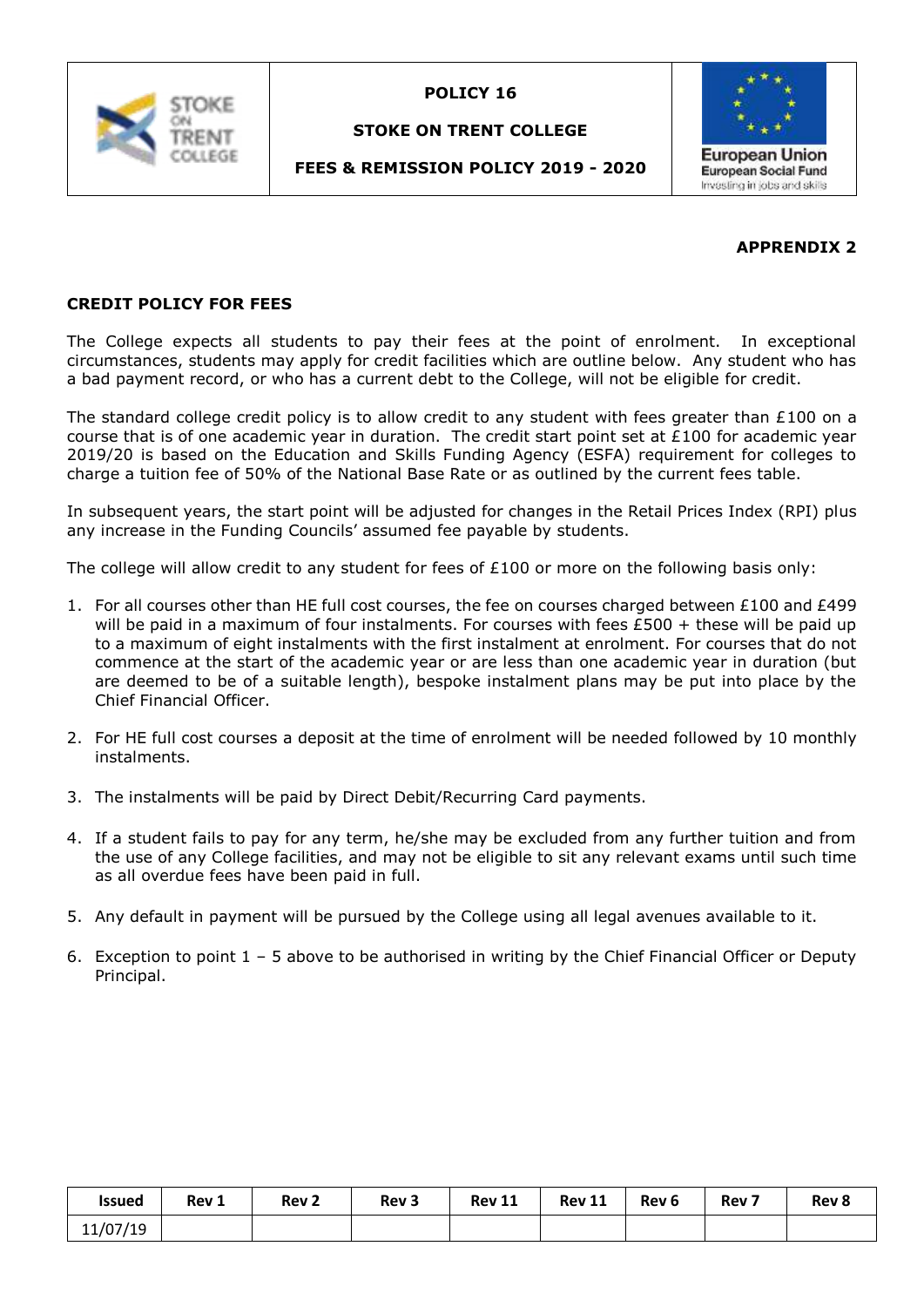

# **STOKE ON TRENT COLLEGE**

# **FEES & REMISSION POLICY 2019 - 2020**



# **APPENDIX 3**

# **FEES REFUND POLICY**

- 1. A full refund of all fees paid will be made:
	- i. Where the College has made a decision to close a course for any reason.
	- ii. For further Education courses where the student withdraws within 21 calendar days of the official start date of a government funded course which is of one academic year or longer in duration.
- iii. For HE franchised courses refer to the HEI Fees Refund Policy
- iv. For College HE courses refer to the College's HE Refund and Compensation Policy
- 2. Refunds are not given on non-government funded courses unless the College has made the decision to close a course for any reason.
- 3. Where a student transfers to another course within the College, the fees paid for the original course will be transferred to the new course. Where the fee for the new course is higher than for the original course, the balance of fees must be paid. There will be no partial refund if the fee for the new course is lower than the original course.
- 4. Examination fees and registration fees which the College has already passed on to the examination or professional bodies are only refundable where the relevant body has refunded to the College the amounts paid.
- 5. Where qualification for fee remission is established after payment of tuition fees has been made, the relevant sum will be refunded.
- 6. Where the course fees have been paid by a sponsor and the sponsored student leaves before the start of the course, the sponsor will be allowed to transfer the fees paid to a replacement student.
- 7. Applications for a refund of any fees for any other reason must be submitted in writing to the Chief Financial Officer. All refunds must be approved by the Chief Financial Officer or Deputy Principal.

| <b>Issued</b> | Rev 1 | Rev <sub>2</sub> | Rev <sub>3</sub> | <b>Rev 11</b> | <b>Rev 11</b> | Rev <sub>6</sub> | Rev <sub>7</sub> | Rev 8 |
|---------------|-------|------------------|------------------|---------------|---------------|------------------|------------------|-------|
| 11/07/19      |       |                  |                  |               |               |                  |                  |       |